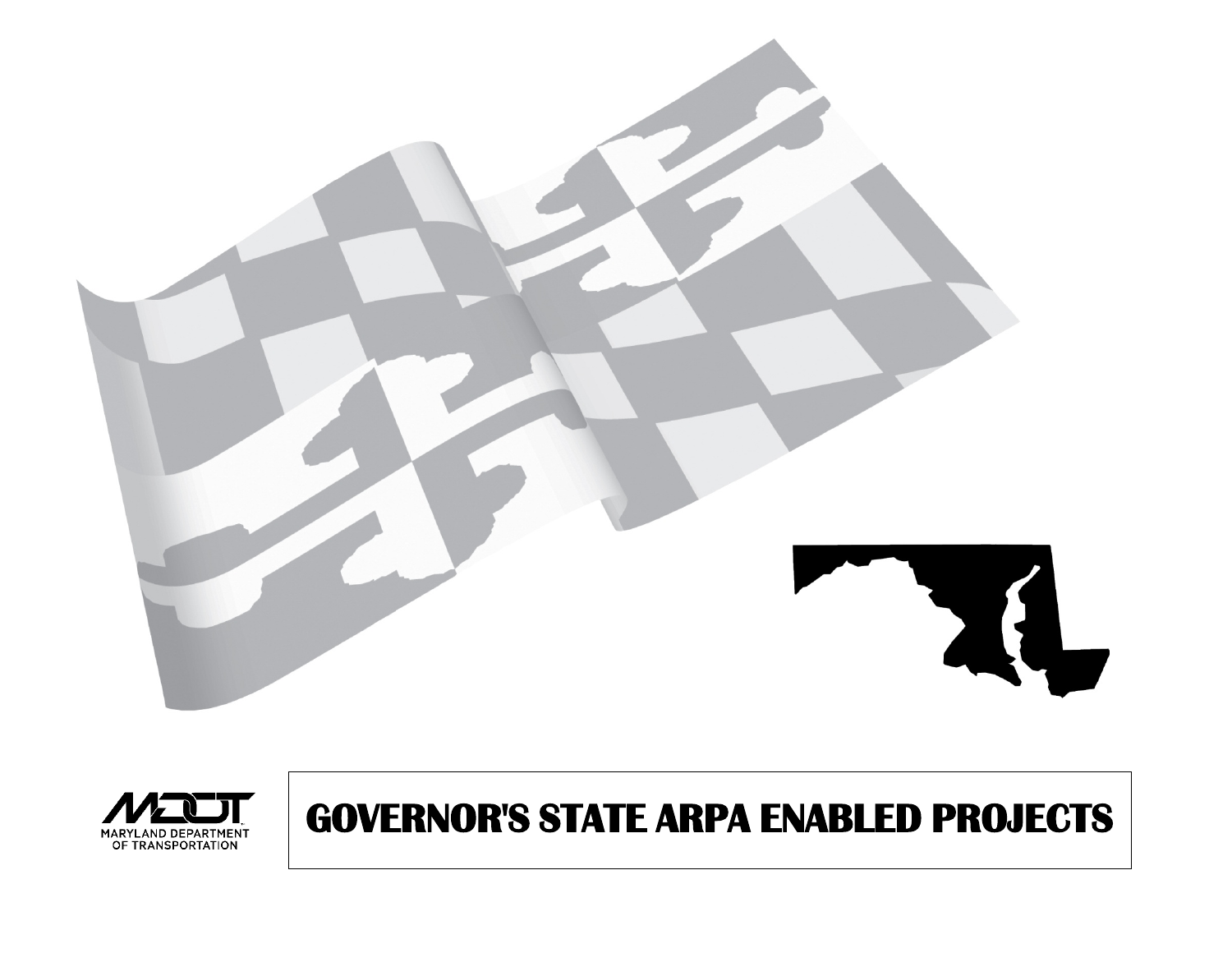The \$500 million in American Rescue Plan Act (ARPA) funding allocated to MDOT was applied to MDOT MTA's operating budget, and the State funds made available as a result were applied to MDOT capital projects. Below is a list of the MDOT capital projects to which these State funds were applied and how much was applied to each; in most instances, the amount shown is only a portion of the project's total cost.

| Project#                                      | <b>Project/Fund Name</b>                                            | <b>State Amount Enabled</b><br>by ARPA |
|-----------------------------------------------|---------------------------------------------------------------------|----------------------------------------|
| <b>Maryland Aviation Administration (MAA)</b> |                                                                     |                                        |
| <b>MAA9720</b>                                | Airline Maintenance Facility Infrastructure                         | \$49,115,607                           |
| <b>MAA2336</b>                                | <b>BWI Fuel Storage Tank Additions</b>                              | \$16,208,520                           |
| <b>MAA2352</b>                                | <b>BWI AOA Fence Upgrade</b>                                        | \$11,300,000                           |
| <b>MAA2044</b>                                | Airport Road Electronic Signage Replacement                         | \$8,273,200                            |
| <b>MAAPRJ000155</b>                           | Long Term Lot B Pavement Rehabilitation                             | \$6,710,082                            |
| <b>MAA2192</b>                                | Concourse D HVAC Replacement                                        | \$6,420,937                            |
| <b>MAA2210</b>                                | <b>MAA Shuttle Bus Replacement</b>                                  | \$3,959,293                            |
| <b>MAA1931</b>                                | Hourly Garage Parking Guidance System Upgrade                       | \$3,612,152                            |
| <b>MAA2345</b>                                | MTN AOA Fence Upgrade                                               | \$2,366,038                            |
| <b>MAAPRJ000221</b>                           | <b>Regional Aviation Program</b>                                    | \$1,600,000                            |
| <b>MAAPRJ000235</b>                           | Delta Ticket Counter Relocation                                     | \$1,518,333                            |
| <b>MAA2222</b>                                | <b>MDOT</b> Asset Management                                        | \$1,500,000                            |
| <b>MAAPRJ000166</b>                           | IT Equipment                                                        | \$1,144,073                            |
| <b>MAAPRJ000236</b>                           | Concourses D-E Baggage Claim Expansion & MDTA Police Relocation     | \$825,000                              |
| <b>MAA2318</b>                                | Comp Acoustical Services Contract SV 19-001                         | \$800,000                              |
| <b>MAA2221</b>                                | <b>Taxiway F Relocation</b>                                         | \$720,000                              |
| <b>MAAPRJ000208</b>                           | Comp CMI SBR AE19-006 (construction management inspection contract) | \$717,365                              |
| <b>MAAPRJ000250</b>                           | ARFF Heating and Vehicle Exhaust Systems Replacement                | \$533,000                              |
| <b>MAA2204</b>                                | Taxiway T Reconstruction                                            | \$500,000                              |
| <b>MAAPRJ000232</b>                           | Concourses A-B Connector & Baggage Handling System                  | \$500,000                              |
| <b>MAAPRJ000209</b>                           | Comp CMI SBR AE19-002 (construction management inspection contract) | \$388,600                              |
| <b>MAAPRJ000211</b>                           | Comp CMI SBR AE19-005 (construction management inspection contract) | \$341,200                              |
| <b>MAAPRJ000210</b>                           | Comp CMI SBR AE19-004 (construction management inspection contract) | \$246,600                              |
|                                               |                                                                     | \$119,300,000                          |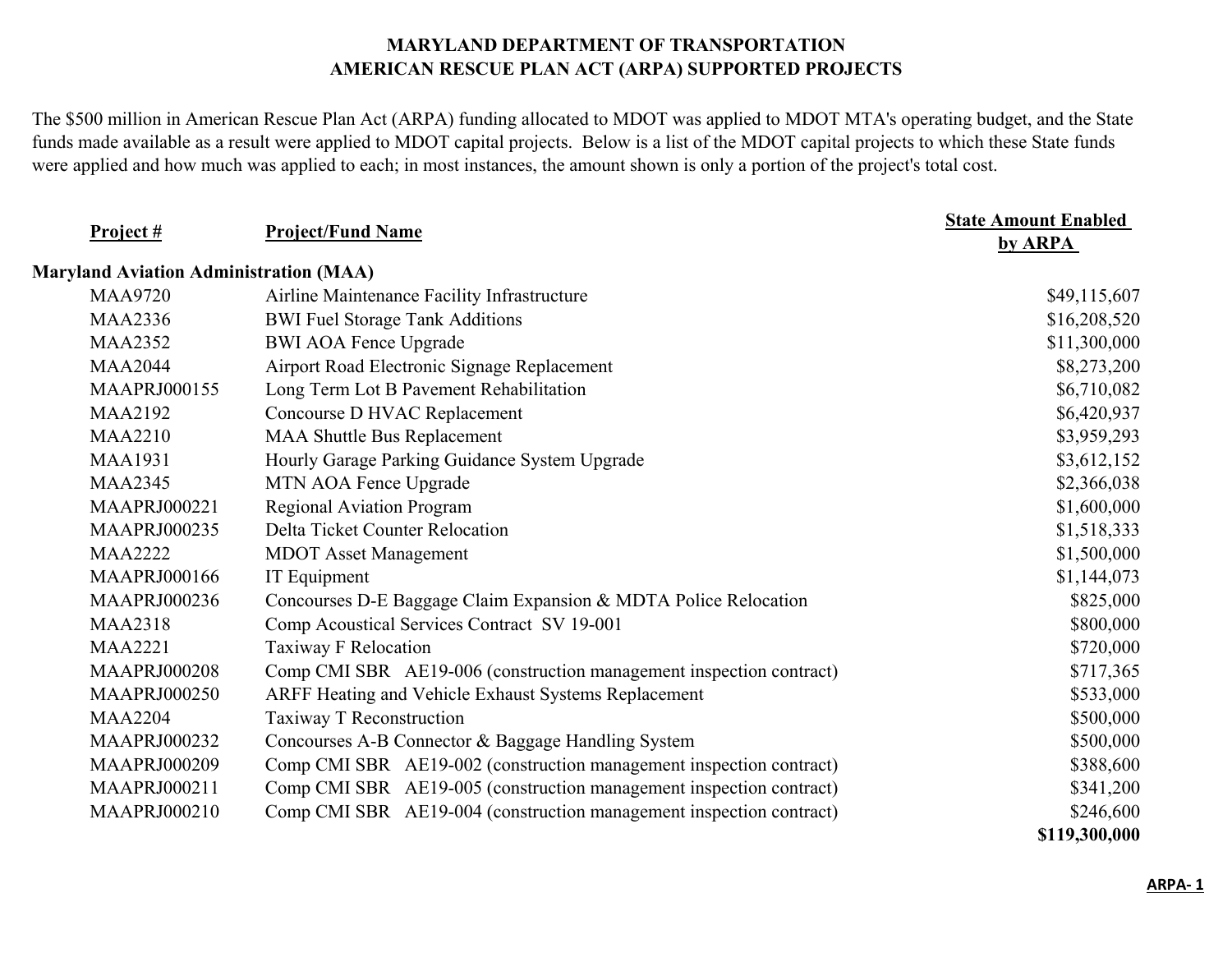| Project#                                     | <b>Project/Fund Name</b>                                                | <b>State Amount Enabled</b><br>by ARPA |
|----------------------------------------------|-------------------------------------------------------------------------|----------------------------------------|
| <b>Maryland Port Administration (MPA)</b>    |                                                                         |                                        |
| <b>MPA5232</b>                               | Masonville Dredged Material Containment Facility (DMCF) Expansion       | \$63,300,000                           |
| <b>MPA5309</b>                               | Cox Creek DMCF Expansion, Phase 1                                       | \$33,000,000                           |
| <b>MPA1286</b>                               | Portwide Engineering and Design Contracts                               | \$8,900,000                            |
| <b>MPA2714</b>                               | Fairfield-Masonville Stormwater Management, Phase I                     | \$6,400,000                            |
| MPAPRJ000190                                 | Dundalk Marine Terminal Resiliency & Flood Mitigation BUILD Grant       | \$1,500,000                            |
| <b>MPA1851</b>                               | IT GIS Services - RKK (engineering and design contract)                 | \$200,000                              |
| <b>MPA1852</b>                               | IT GIS Services - JMT (engineering and design contract)                 | \$200,000                              |
|                                              |                                                                         | \$113,500,000                          |
| <b>Maryland Transit Administration (MTA)</b> |                                                                         |                                        |
| MTAPRJ001997                                 | Bus Fast Forward project                                                | \$38,423,511                           |
| MTAPRJ001923                                 | Zero Emission Bus Procurement                                           | \$34,000,000                           |
| MTAPRJ001772                                 | Metro Section B Interlocking Reconstruction                             | \$16,000,000                           |
| <b>MTA1560</b>                               | Metro Station Rehabilitation & Lighting Program                         | \$11,000,000                           |
| MTAPRJ001746                                 | Vehicular and Pedestrian Door Replacement (agency wide)                 | \$7,500,000                            |
| MTAPRJ001795                                 | Metro Wabash Vehicle Wash Upgrade                                       | \$6,300,000                            |
| <b>MTA1459</b>                               | Fare Systems Next Generation Planning and Implementation (agency wide)  | \$6,200,000                            |
| MTAPRJ001750                                 | Bus--Washington Blvd Buildings, Window Replacements                     | \$5,200,000                            |
| MTAPRJ001650                                 | <b>MARC Facilities Operations Holding Account</b>                       | \$4,900,000                            |
| MTAPRJ001958                                 | Light Rail Restraining Rail Curves- South End                           | \$4,300,000                            |
| MTAPRJ001942                                 | Light Rail Grade Crossing- Shawan Road                                  | \$4,000,000                            |
| MTAPRJ001945                                 | Light Rail Grade Crossing - Aviation Blvd                               | \$4,000,000                            |
| <b>MTA1536</b>                               | <b>BaltimoreLink Bus Shelters</b>                                       | \$3,800,000                            |
| <b>MTA1529</b>                               | Bus--Bush Building 5 HVAC Mechanical Equipment Replacement              | \$3,000,000                            |
| MTAPRJ001874                                 | Bus Hub at Baltimore Arena                                              | \$2,500,000                            |
| <b>MTA1527</b>                               | Bus--Bush Division Historic Gable Window Replacement                    | \$2,300,000                            |
| MTAPRJ001662                                 | Freight Bridges Holding Account/Chestertown Freight Line Rehabilitation | \$2,200,000                            |
| MTAPRJ001844                                 | <b>MARC Odenton Station Renovation</b>                                  | \$1,801,395                            |
| MTAPRJ001956                                 | Light Rail Restraining Rail Curves- BWI Spur                            | \$1,700,000                            |
| MTAPRJ001880                                 | <b>MARC Laurel Platform Replacement</b>                                 | \$932,000                              |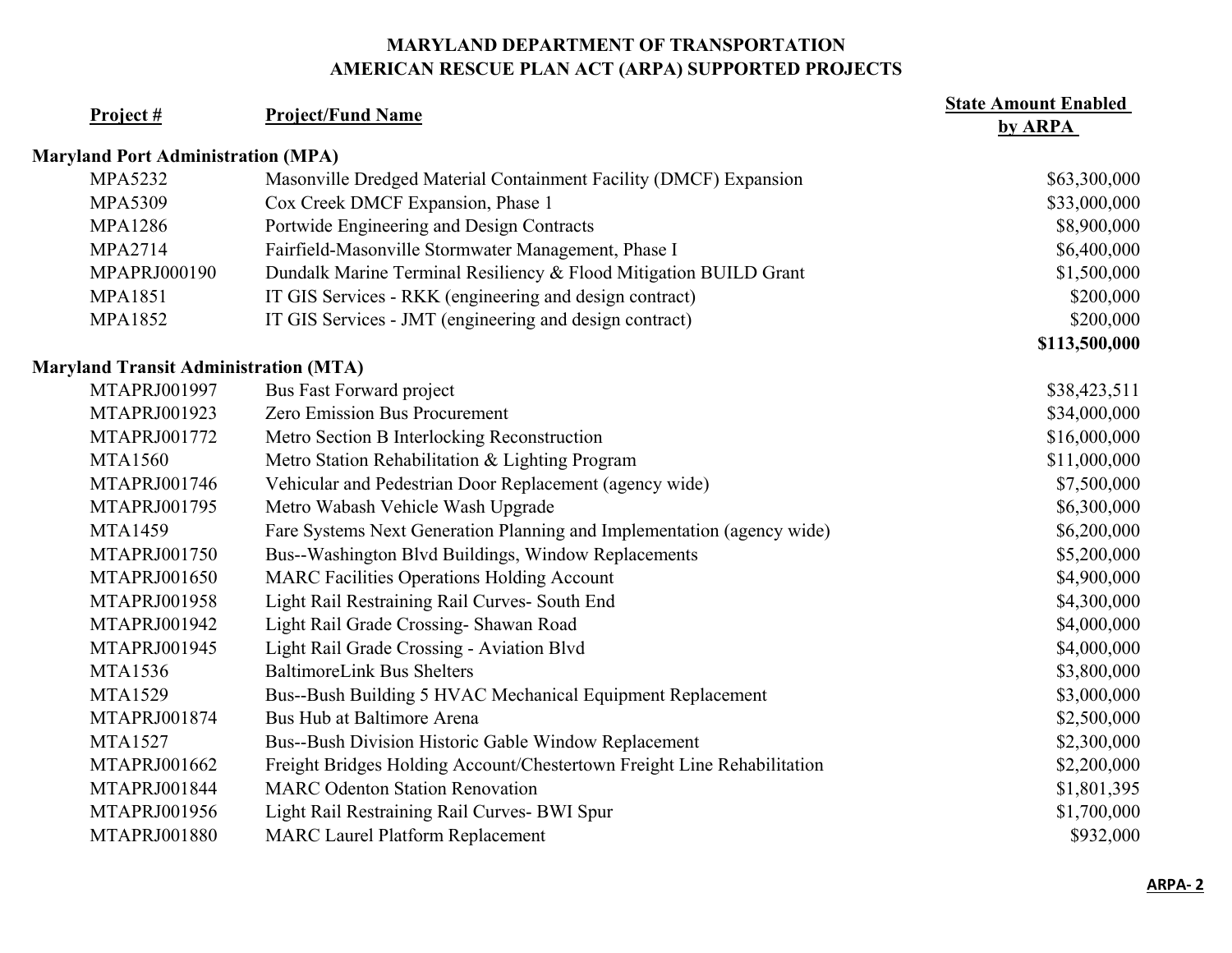| Project #                                 | <b>Project/Fund Name</b>                                                            | <b>State Amount Enabled</b><br>by ARPA |
|-------------------------------------------|-------------------------------------------------------------------------------------|----------------------------------------|
| MTAPRJ001986                              | MARC Riverside Upgrades - Wayside Power, Yard Air, Environmental                    | \$360,000                              |
| MTAPRJ002049                              | Fast Forward Wayfinding (agency wide)                                               | \$350,000                              |
| MTAPRJ002024                              | Bus Fast Forward ADA upgrades                                                       | \$250,000                              |
| MTAPRJ002025                              | Bus Fast Forward Real Time Information System (RTIS) Funding                        | \$155,000                              |
| <b>MTA0634</b>                            | <b>MARC Rolling Stock Preservation Fund</b>                                         | \$100,000                              |
| MTAPRJ002026                              | <b>MARC Riverside Building 4 Exterior Upgrades</b>                                  | \$100,000                              |
| MTAPRJ002047                              | <b>Bus Fast Forward Liberty Road Shelters</b>                                       | \$21,000                               |
|                                           |                                                                                     | \$161,392,906                          |
| <b>Motor Vehicle Administraion (MVA)</b>  |                                                                                     |                                        |
| MVAPRJ000197                              | <b>Permanent Branch Canopies</b>                                                    | \$4,400,000                            |
| <b>MVA0552</b>                            | Glen Burnie Reconstruction                                                          | \$3,800,000                            |
| <b>MVA0645</b>                            | <b>Computer Equipment System Preservation</b>                                       | \$3,500,000                            |
| <b>MVA0598</b>                            | Building and Interior Modification projects, including Easton Branch Roof           | \$2,100,000                            |
| MVAPRJ000182                              | <b>Emergency Projects</b>                                                           | \$1,800,000                            |
| <b>MVA0688</b>                            | <b>Customer Connect (MITDP)</b>                                                     | \$600,000                              |
| <b>MVA0698</b>                            | <b>OIR Office Systems Preservation</b>                                              | \$600,000                              |
|                                           |                                                                                     | \$16,800,000                           |
| <b>State Highway Administration (SHA)</b> |                                                                                     |                                        |
| <b>BA7275</b>                             | I-695 Noise Abatement South of Shadynook Ave to US 40                               | \$16,700,000                           |
| WA2381                                    | MD 64 Geometric Improvements at Eastern Blvd                                        | \$3,000,000                            |
| PG9671                                    | MD 227, Replacement of Bridge 1606900 over branch of Anacostia River                | \$1,760,000                            |
| WA4511                                    | I-70, Replacement of Bridges 2113503 and 2113504 over Crystal Falls Drive           | \$1,328,000                            |
| XY8062                                    | Safety and Resurfacing projects, various locations in Carroll County                | \$1,300,000                            |
| XY8101                                    | Safety and Resurfacing projects, various locations in Frederick County              | \$1,300,000                            |
| <b>BA3532</b>                             | I-95, Bridge Deck Overlays at I-695                                                 | \$1,272,000                            |
| HA1051                                    | US 1, Rehabilitation of Bridge 1206600 over Tollgate Road and Bridge 1206500 over W | \$988,000                              |
| XY8231                                    | Safety and Resurfacing projects, various locations in Worcester County              | \$800,000                              |
| PG2582                                    | MD 4, Replacement of Bridges 1610803/1610804 over Race Track Rd and 1609903/04 o    | \$782,000                              |
| XY8081                                    | Fine Mill Patch Resurfacing, various locations in Charles County                    | \$730,000                              |
| QA1841                                    | US 301, Rehabilitation of Bridge 1701401 over Chester River-Northbound              | \$666,000                              |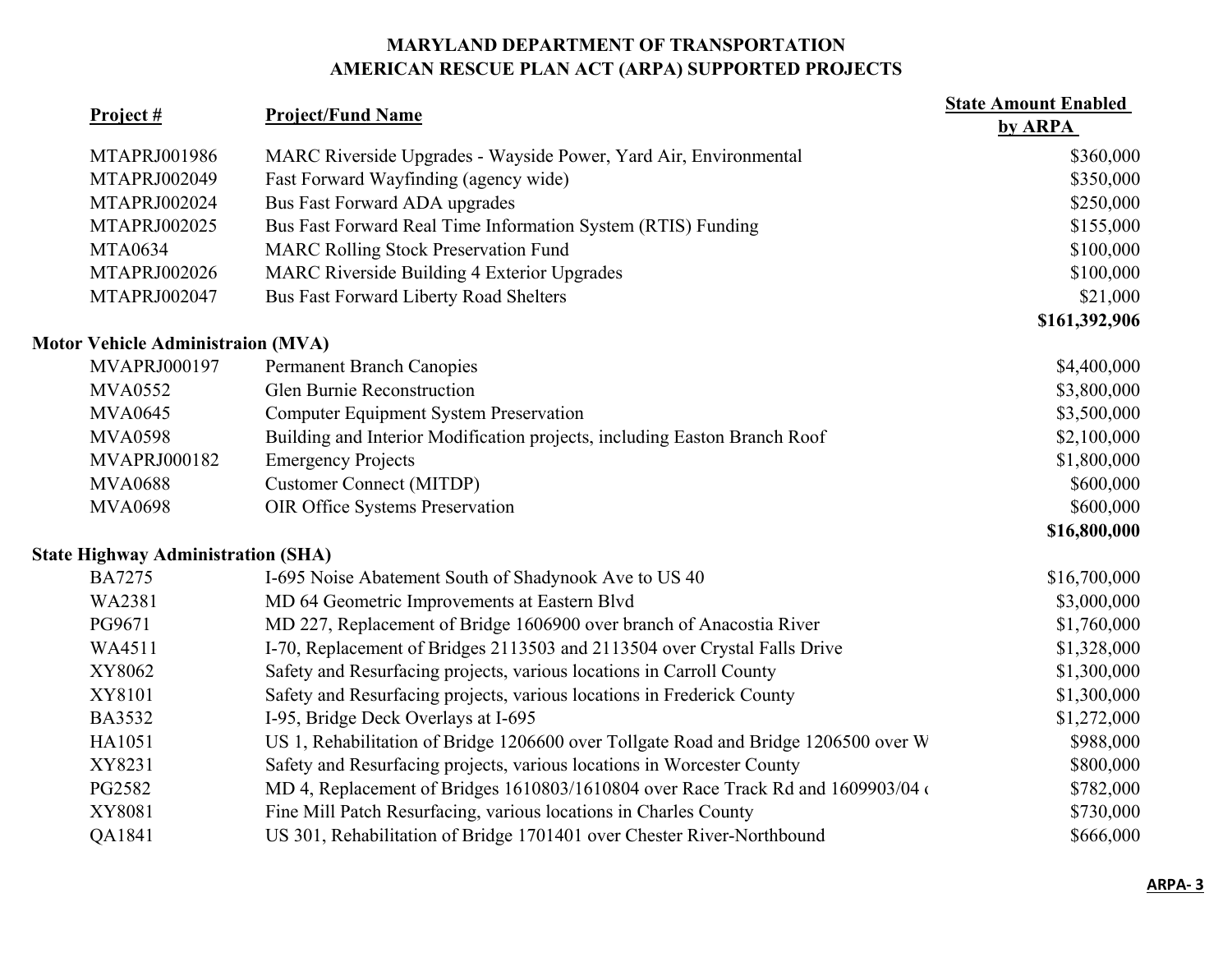| Project #                    | <b>Project/Fund Name</b>                                                   | <b>State Amount Enabled</b><br>by ARPA |
|------------------------------|----------------------------------------------------------------------------|----------------------------------------|
| XY7181                       | Fine Mill Patch Resurfacing, various locations in St. Mary's County        | \$641,438                              |
| XX1771                       | High Friction Surface Treatment, various locations statewide               | \$600,000                              |
| AL2321                       | MD 51, Replacement of Bridge 0104700 over Town Creek                       | \$534,000                              |
| <b>XY245B</b>                | Guard Rails, various locations in Allegany, Garrett, & Washington Counties | \$280,000                              |
| XX1781                       | Surface Abrasion & Diamond Grinding, various locations statewide           | \$250,000                              |
| TA2851                       | MD 322 at Glenwood Ave, Geometric Improvements                             | \$242,000                              |
| TA2891                       | US 50, Lomax St to Dutchman's Ln, Geometric Improvements                   | \$235,000                              |
| AT342V                       | US 50 Adaptive Signals - Bay Bridge to Ocean City                          | \$200,000                              |
| XX3673                       | MD 725 West of Service Ln to East of Gov. Oden Bowie Dr, sidewalk upgrades | \$200,000                              |
| CE2661                       | US 40 at Nottingham Rd, Geometric Improvements                             | \$90,000                               |
| CL1751                       | MD 140 at Mayberry Rd, Geometric Improvements                              | \$24,000                               |
| FR1951                       | MD 75, Rehabilitation of Bridge 1015600 over I-70                          | \$11,000                               |
| Fund 80                      | Bridge Replacement/Rehabilitation                                          | \$19,000,000                           |
| Fund 76                      | Safety and Spot Improvements                                               | \$10,000,000                           |
| Fund 74                      | Drainage Improvements                                                      | \$4,617,470                            |
| Fund 33                      | <b>ADA</b> Retrofit                                                        | \$3,000,000                            |
| Fund 88                      | <b>Bicycle Retrofit</b>                                                    | \$3,000,000                            |
| Fund 79                      | Sidewalk Program                                                           | \$3,000,000                            |
| Fund 39                      | Motorized Equipment                                                        | \$2,000,000                            |
| Fund 85                      | <b>Traffic Management</b>                                                  | \$1,440,000                            |
| Fund 24                      | <b>Environmental Preservation</b>                                          | \$800,000                              |
| Fund 82                      | Total Maximum Daily Load (TMDL) Compliance                                 | \$800,000                              |
| Fund 26                      | Noise Barriers                                                             | \$400,000                              |
| Fund 75                      | Emergency                                                                  | \$350,000                              |
| Fund 29                      | Facilities and Equipment                                                   | \$110,000                              |
|                              |                                                                            | \$82,450,908                           |
| The Secretary's Office (TSO) |                                                                            |                                        |
| TSOPRJ000282                 | <b>OPCP</b> Transportation Planning Services Contract                      | \$5,500,000                            |
| TSOPRJ000283                 | Electric Vehicle Readiness Program                                         | \$2,500,000                            |
| TSOPRJ000299                 | <b>RSTARS Modernization Project</b>                                        | \$2,200,000                            |